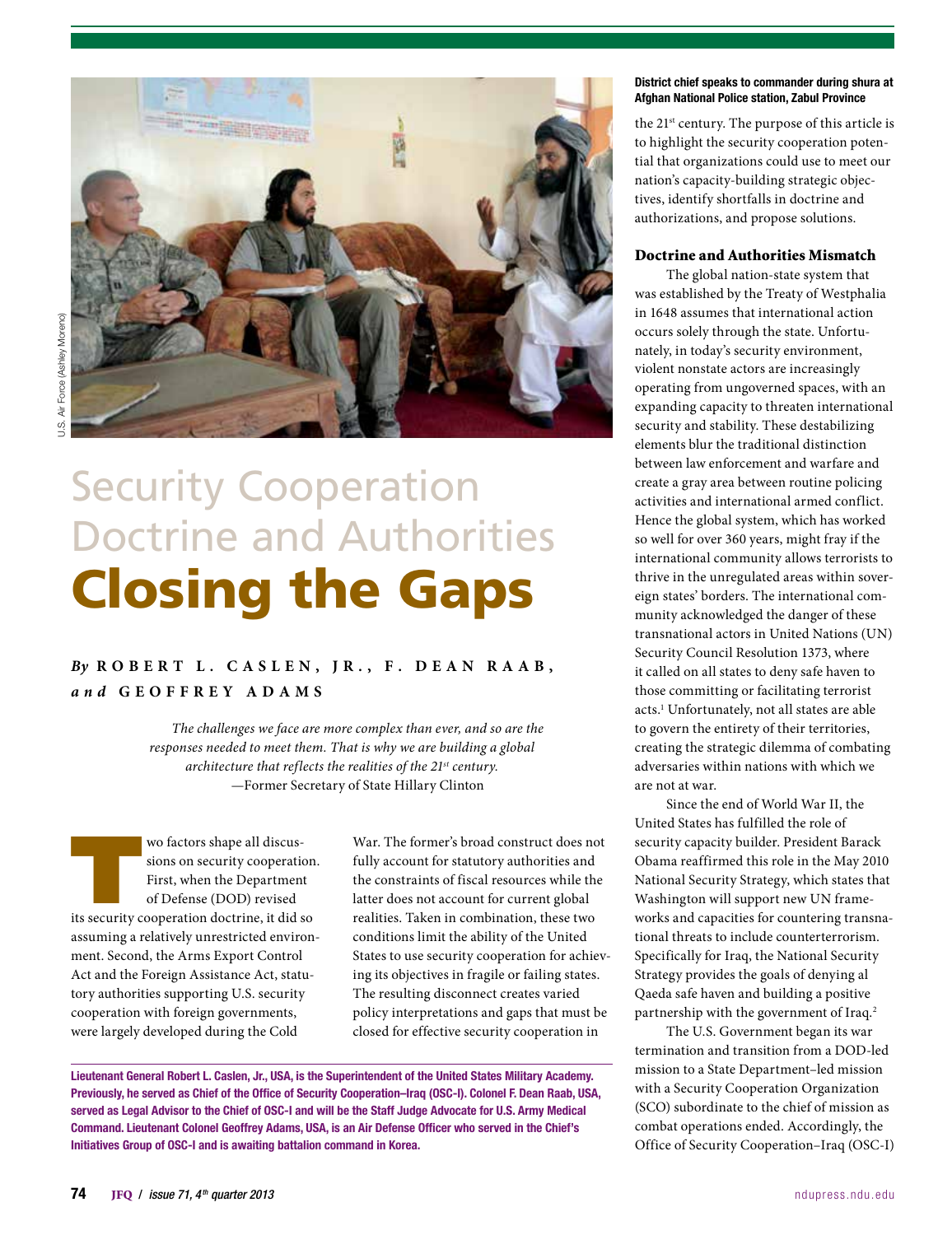stood up on October 1, 2011, 2½ months prior to the withdrawal of U.S. forces in mid-December 2011. The OSC-I mission was to conduct security cooperation activities in order to build partner capacity in support of the developing strategic partnership with a stable, self-reliant, and regionally integrated Iraq. This mission fully supports the strategic vision described by the Commander in Chief in his "Responsibly Ending the War in Iraq" remarks at Camp Lejeune on February 27, 2009, and further endorses his letter on January 3, 2012, which served as the preface to *Sustaining U.S. Global Leadership: Priorities for 21st Century Defense*. President Obama states in his letter, "In contrast to the murderous vision of violent extremists, we are joining with allies and partners around the world to build their capacity to promote security, prosperity, and human dignity."<sup>3</sup>

As an SCO, OSC-I's mission also nested well with DOD's guidance, which stated, "Whenever possible, we will develop innovative, low-cost, and small-footprint approaches to achieve our security objectives, relying on exercises, rotational presence, and advisory capabilities."4 But it is not enough for an SCO to integrate its mission with DOD; it must integrate with the State Department's strategic plan because State executes foreign policy with DOD in a complementary, supporting role.

The State Department and U.S. Agency for International Development (USAID) strategic plan for fiscal years (FYs) 2007– 2012 outlines how they planned to achieve U.S. strategic goals:

*Responsible governments must be able to deal with threats within their own borders and address international problems in partnership with the United States and others. Through security cooperation, including arms transfers, we help partners develop the capability to operate with us and other like-minded nations to protect peace, restore security, and when necessary, to fight and win wars. We will develop and maintain effective security relationships with other countries and international organizations. We will build strong partnerships through robust political-military activities such as defense trade and export control regimes; arms control, nonproliferation, and disarmament agreements and verification protocols; international treaties, alliances, and burden-sharing agreements; security assistance programs; international* 

*exercises; and active confidence-building measures. We will build the capacity of partners to counter regional threats. We will support efforts to strengthen partner nations' law enforcement, internal defense, and border and maritime security capabilities. We will support the professionalization and accountability of law enforcement institutions, including border security, and internal defense and military forces.*<sup>5</sup>

In order for DOD and the State Department to meet their objectives, the OSC-I strategic plan included four lines of effort. The first was to generate the Iraqi security forces (ISF) principally through the Foreign Military Sales program. The second was to train these forces both operationally and within the institutional training base.

Defense interactions with foreign *defense* establishments."7 One quickly notices that the joint publication omits the phrase "and security" from its definition, which restricts security cooperation to a nation's traditional military forces and excludes other security forces, such as federal police, which may also have a role in that nation's defense.

Language modifications such as this appear minor, but they have large implications for OSC-I as it attempts to fulfill President Obama's call to deny safe havens for al Qaeda and build strong, enduring partnerships. For instance, the Iraqi Counterterrorism Service (CTS) is a military force separate from Iraq's Ministry of Defense. However, under joint doctrine, OSC-I is limited in its ability to support the CTS because legal authorities support JP 1-02's narrower defi-

*the OSC-I mission was to build partner capacity in support of the developing strategic partnership with a stable, self-reliant, and regionally integrated Iraq*

The third was to build a professional ISF by developing its leaders through military education, ethics, doctrine, and lessons learned. The forth was to facilitate Iraq's reintegration into the region as a responsible security partner through U.S. Central Command's regional exercise program.

This four-pronged strategy was designed to enable OSC-I to complete all of its security assistance and security cooperation tasks in support of the overall strategic goals of the United States. Yet outdated statutory authorities not designed for today's operating environment hinder security cooperation doctrinal task implementation. This doctrine and authorities mismatch has impeded implementing necessary "ways and means" to achieve strategic ends.

DOD must analyze and more strictly define its security cooperation doctrine, which is presently spread over numerous publications, regulations, and manuals. DOD Directive 5132.03 defines *security cooperation* as "activities undertaken by the Department of Defense to encourage and enable international partners to work with the United States to achieve strategic objectives. It includes all DOD interactions with foreign *defense and security* establishments."6 Joint Publication (JP) 1-02 defines *security cooperation* as "all Department of

nition, not the broader definition within the DOD Directive, which challenges OSC-I's ability to equip, advise, and train a security force that is organized outside Iraq's Ministry of Defense. This question of doctrinal responsibility further aggravates the debate about statutory authorities that will be highlighted shortly.

The Defense Institute of Security Assistance Management refers to *security cooperation* as "an umbrella term that is loosely defined and encompasses a variety of programs."8 Those programs are not centrally managed. The most comprehensive list of security cooperation activities can be found in JP 3-22, *Foreign Internal Defense*, and the list finishes with the vague "other programs and activities."9 Competing doctrine, subject to varied interpretations, adds to the confusion among DOD and State Department policymakers as they attempt to define OSC-I's doctrinal responsibilities and its subsequent connection to legal authorities.

To resolve this issue, the first step would be for the Joint Staff to collate the doctrine for security cooperation activities into one comprehensive publication and assemble a team of defense professionals with experience in SCOs to analyze the doctrine to ensure it is consistent with law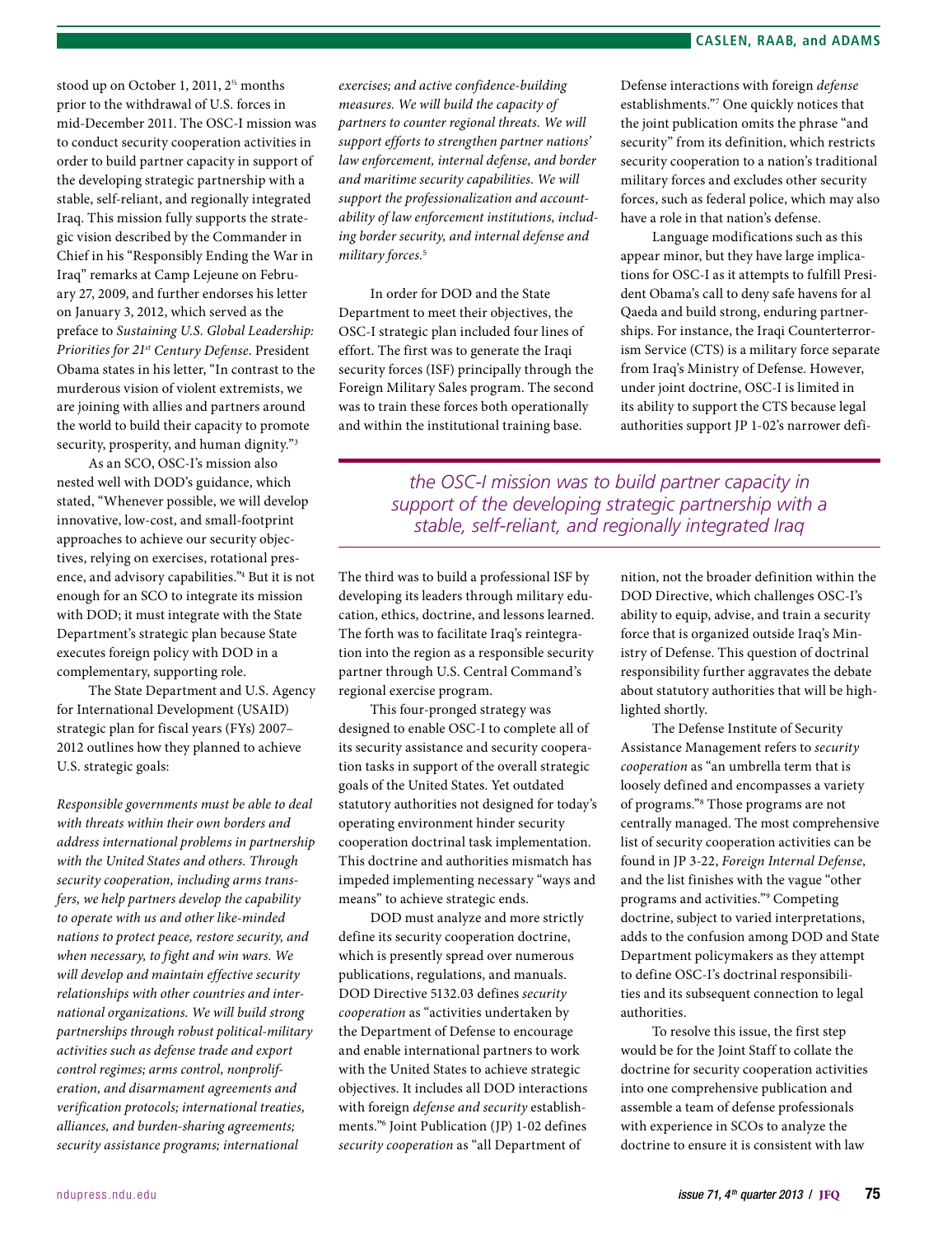## FEATURES | Security Cooperation: Closing the Gaps

and that it sufficiently supports the goals of the current national strategy. Once DOD has completely and definitively identified its doctrinal requirements, it can turn the doctrine over to the Under Secretary of Defense for Policy and DOD's General Counsel to determine if the current policies and laws authorize the tactics and procedures DOD needs to perform in order to achieve the strategic objectives, which brings us to the issue of gaps in the authorities.

#### Gaps

The second problem with security cooperation support involves inadequate existing legal authorities. The Arms Export Control Act and the Foreign Assistance Act, the main sources for OSC-I's Title 22 authorities, were both developed during the Cold War. They remain relevant for stable countries, but they are insufficient for security cooperation activities in fragile or failing states. Security cooperation activities in stable states support a materiel focus on force modernization. In fragile and failed

of the Ministry of Defense forces and outside the capabilities of the Ministry of Interior forces. Transnational terrorist groups can overwhelm traditional police forces, particularly a nascent internal security capability in an emerging democracy. This is especially true in Iraq, where groups such as al Qaeda in Iraq and Asaib Ahl al-Haq need to be met by a paramilitary internal security force. Iraq's burgeoning CTS requires training and equipping, and, as mentioned earlier, OSC-I and its predecessor organizations have been powerless to assist them without special legislative authority. While ISFF filled the void and bridged this statutory gap, a long-term solution would best support SCOs and U.S. strategic goals.

Absent ISFF or other special authorities, all OSC-I training and advisory missions involving uniformed military personnel would cease. This fact reflects the inadequacies of the current statutory authorities, which support a robust security assistance program with Foreign Military Sales as its cornerstone but do not support

*failed and fragile frontline states require the full weight of a security cooperation program encompassing both Title 10 and Title 22 provisions*

states, force modernization is not enough. Those states require an SCO empowered to implement the force generation model to rebuild their military institutions. In recognition of this fact, Congress passed the Iraq Security Forces Fund (ISFF) in 2006, which authorized U.S. forces to train and assist the ISF, which include counterterrorism forces, conventional military forces, and federal police. ISFF was the only authority that allowed OSC-I to complete all of the security cooperation tasks needed to produce President Obama's vision for Iraq, but regrettably it expired in September 2012 before all the strategic objectives were reached and an adequate follow-on authority could be legislated.

An additional complaint concerning the existing legal authorities is the statutory distinction between the Ministries of Interior and Defense and internal and external security, which has not kept pace with the realities of the global environment. Many transnational actors with malicious intent operate in gray areas outside the legal reach

an enduring security cooperation program partnered with a frontline state. The failure of Congress to pass the National Defense Authorization Act before the end of FY12 was an additional inhibiting factor, as the interim Continuing Resolution did not provide the authorities needed for OSC-I to continue its security cooperation mission. This reflects another limitation to the reliance on special congressional authorities, which require annual congressional debate and renewal. Furthermore, both DOD and State have expressed a reluctance to bring the special authorities argument to Congress year after year. If the debate and approval process is accomplished in a seamless and timely manner, it does not hamper security cooperation or security assistance activities and may even be beneficial; however, if they are not completed in an expeditious manner, security assistance programs could suffer breaks in service and security cooperation missions could be fragmented. Either effect could signal a wavering commitment to our partners, reducing mutual trust.

To avert segmentation in U.S. support caused by a gap in the 2012 special authorities, DOD responded by authorizing the use of the Combatant Commander Initiative Fund (CCIF) to continue the training program, which was intended as a short-term solution until Congress passed the National Defense Authorization Act of 2013. The use of CCIF allowed the continuation of the OSC-I training mission, but at the cost of approximately 20 percent of OSC-I personnel because using the CCIF did not permit as broad a training mission as authorized under the ISFF. Moreover, there is a statutory limit of \$5 million that may be used to train foreign military forces worldwide. Through hard work, unsung professionals within DOD, U.S. Central Command, and OSC-I temporarily resolved the problem, but this was yet another example of a temporary authority providing short-term relief to a systemic problem. A full-time solution is needed. Since the Arms Export Control Act and Foreign Assistance Act cannot meet America's 21st-century postconflict requirements, we must develop legislation that enables SCOs to meet the future challenges that face our nation. Said another way, Congress needs to rewrite these statutes in keeping with the new global paradigm. The June 2011 National Strategy for Counterterrorism describes this solution. It states that the U.S. legal framework must "maintain sufficient flexibility to adjust to the changing threat and environment."10 Today it does not.

## Blurred Title 10 and Title 22 Distinction

The third problem with today's security cooperation support is the misconception that the Foreign Military Sales program, under the auspice of the Title 22 security assistance mission, can continue to serve as the cornerstone of our allied partnerships. That was true for our support of Cold War allies who already had functioning governments and military forces, but no longer. Today, the United States finds itself engaged with failed and fragile frontline states that lack established government institutions and robust military capabilities. Such states require the full weight of a security cooperation program encompassing both Title 10 and Title 22 provisions to generate forces and build military institutions that embody a professional ethos and are imbued with democratic values, are respectful of indi-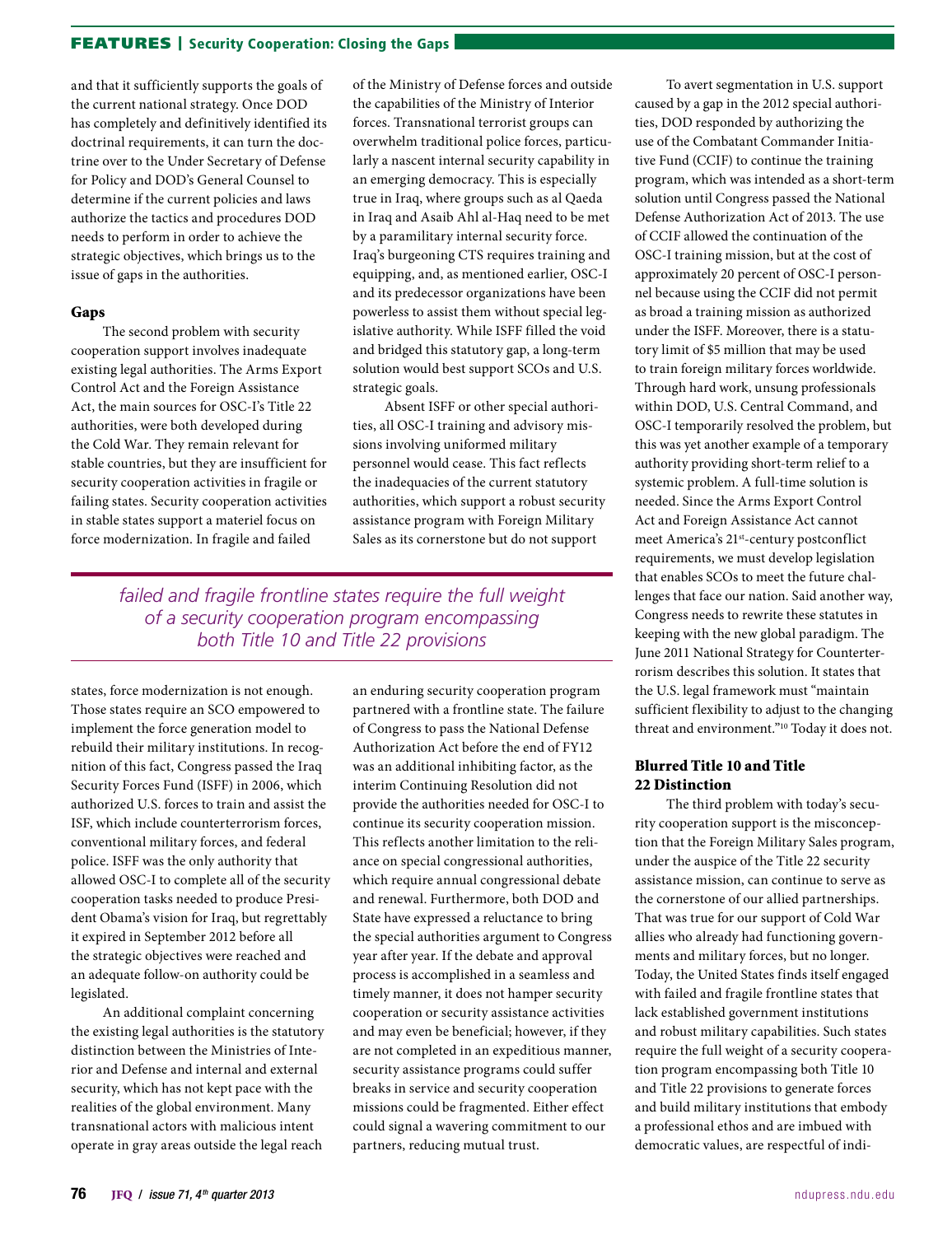

Liberian coast guardsman discusses operations with U.S. Navy officer during exercise Saharan Express 2012 at counternarcotics and maritime security interagency operations center in Praia, Cape Verde

vidual and human rights, follow the rule of law, and are subordinate to civilian authorities. Until that conversation occurs between military and civilian decisionmakers, the laws will remain inflexible and will needlessly constrain SCOs. Current statutes must be amended to permit SCOs to adjust to the situation on the ground, implementing a mixture of Title 10 and 22 programs in conjunction with their government partners as they work to build partner capacity in fragile or failed states.

If the dynamic nature of the contemporary environment and the flexibility required to operate within that environment are not acknowledged, SCOs will be plagued by differing visions of their roles and responsibilities, which will lead to ineffective planning and resourcing. OSC-I suffered because of these varied opinions as it accepted the mantle from United States Forces–Iraq (USF-I).

During the construction of OSC-I in 2011, a fundamental planning assumption went uncorrected even when proved false. USF-I planners originally assumed that

negotiations with Iraq for a Title 10 followon force would be successful and structured the organization to direct up to 10,000 soldiers. When that planning factor withered away, due primarily to the inability to conclude a status of forces agreement guaranteeing legal immunity to the follow-on force, planners had no guidelines to readjust the organization's structure to perform the required command and staff functions or the authority to redefine its endstate objectives commensurate to the structure it possessed. Critical functions such as transportation planning, movement coordination, and communications architecture development were orphaned when USF-I support staff departed. Instead of managing its primary security cooperation and assistance functions, OSC-I was forced to pull personnel from its Title 22 security assistance and cooperation missions to perform its internal Title 10 enabling capabilities.

The blurred Title 10 and Title 22 distinction was even convoluted between U.S. Central Command's component commanders. Army Central did not believe it had the

authority to provide Title 10 administrative support to OSC-I in such areas as cashing checks, direct exchanging of worn military uniforms, or even providing fixed-wing distinguished visitor support despite the fact that 75 percent of the organization was present under Title 10 authorities conducting Title 10 security cooperation tasks. Yet U.S. Air Forces Central believed it had the legal authority and sent a finance team to support OSC-I for 6 months at a time along with flying a C-130 ring route mission to Iraq two to three times a week.

U.S. Navy (Nathan Potter)

 $\vec{c}$ 

Navy (Nathan Potter)

As the organization's structural shortcomings were revealed during execution, continued disagreements over OSC-I's security cooperation responsibilities inhibited the resourcing of potential organizational solutions. With Kurd-Arab tensions increasing in Iraq, the U.S. Mission Iraq recognized that the combined security mechanisms (CSM) could serve as a confidence-building measure, acting as an avenue for security forces to cooperate and discuss pertinent issues. Ambassador James Jeffrey and the USF-I commander, General Lloyd Austin III